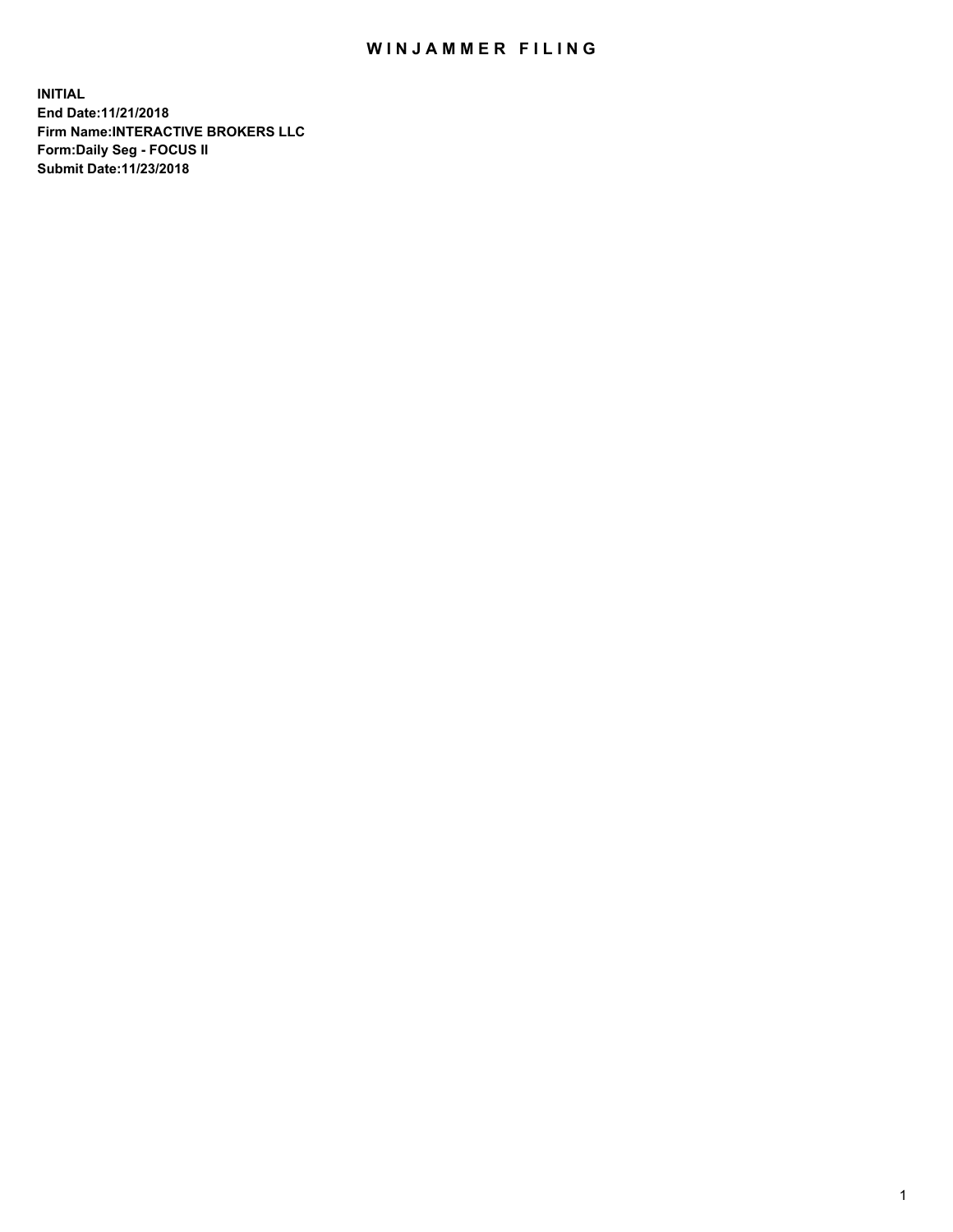**INITIAL End Date:11/21/2018 Firm Name:INTERACTIVE BROKERS LLC Form:Daily Seg - FOCUS II Submit Date:11/23/2018 Daily Segregation - Cover Page**

| Name of Company                                                                                                                                                                                                                                                                                                                | <b>INTERACTIVE BROKERS LLC</b>                                                                  |
|--------------------------------------------------------------------------------------------------------------------------------------------------------------------------------------------------------------------------------------------------------------------------------------------------------------------------------|-------------------------------------------------------------------------------------------------|
| <b>Contact Name</b>                                                                                                                                                                                                                                                                                                            | James Menicucci                                                                                 |
| <b>Contact Phone Number</b>                                                                                                                                                                                                                                                                                                    | 203-618-8085                                                                                    |
| <b>Contact Email Address</b>                                                                                                                                                                                                                                                                                                   | jmenicucci@interactivebrokers.c<br>om                                                           |
| FCM's Customer Segregated Funds Residual Interest Target (choose one):<br>a. Minimum dollar amount: ; or<br>b. Minimum percentage of customer segregated funds required:%; or<br>c. Dollar amount range between: and; or<br>d. Percentage range of customer segregated funds required between:% and%.                          | $\overline{\mathbf{0}}$<br>$\overline{\mathbf{0}}$<br>155,000,000 245,000,000<br>0 <sub>0</sub> |
| FCM's Customer Secured Amount Funds Residual Interest Target (choose one):<br>a. Minimum dollar amount: ; or<br>b. Minimum percentage of customer secured funds required:% ; or<br>c. Dollar amount range between: and; or<br>d. Percentage range of customer secured funds required between:% and%.                           | $\overline{\mathbf{0}}$<br>$\overline{\mathbf{0}}$<br>80,000,000 120,000,000<br>0 <sub>0</sub>  |
| FCM's Cleared Swaps Customer Collateral Residual Interest Target (choose one):<br>a. Minimum dollar amount: ; or<br>b. Minimum percentage of cleared swaps customer collateral required:% ; or<br>c. Dollar amount range between: and; or<br>d. Percentage range of cleared swaps customer collateral required between:% and%. | $\overline{\mathbf{0}}$<br>$\underline{\mathbf{0}}$<br>0 <sub>0</sub><br>0 <sub>0</sub>         |

Attach supporting documents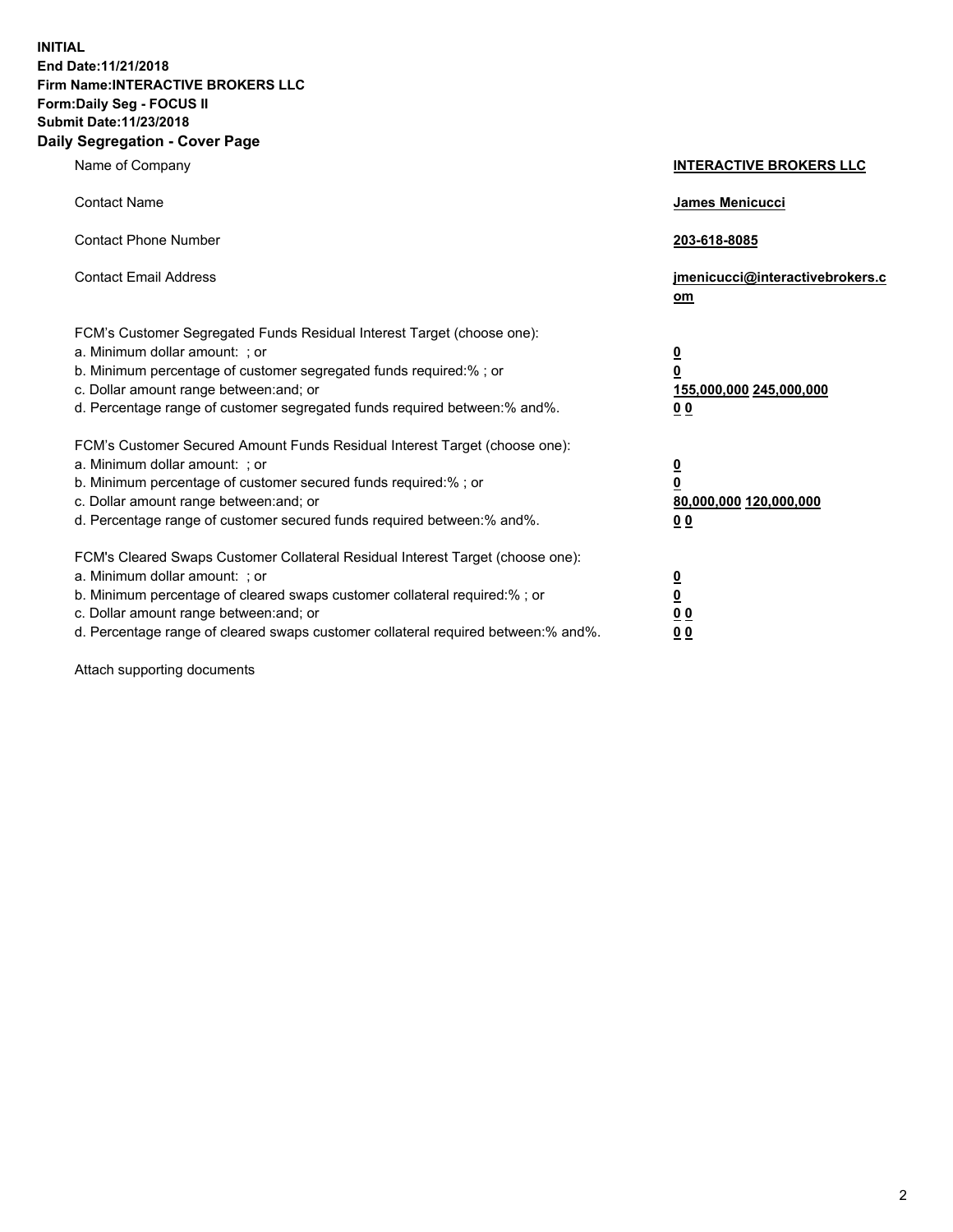## **INITIAL End Date:11/21/2018 Firm Name:INTERACTIVE BROKERS LLC Form:Daily Seg - FOCUS II Submit Date:11/23/2018 Daily Segregation - Secured Amounts**

|     | Daily Jegregation - Jeculed Aniounts                                                        |                                    |
|-----|---------------------------------------------------------------------------------------------|------------------------------------|
|     | Foreign Futures and Foreign Options Secured Amounts                                         |                                    |
|     | Amount required to be set aside pursuant to law, rule or regulation of a foreign            | $0$ [7305]                         |
|     | government or a rule of a self-regulatory organization authorized thereunder                |                                    |
| 1.  | Net ledger balance - Foreign Futures and Foreign Option Trading - All Customers             |                                    |
|     | A. Cash                                                                                     | 479,258,134 [7315]                 |
|     | B. Securities (at market)                                                                   | $0$ [7317]                         |
| 2.  | Net unrealized profit (loss) in open futures contracts traded on a foreign board of trade   | -27,870,841 [7325]                 |
| 3.  | Exchange traded options                                                                     |                                    |
|     | a. Market value of open option contracts purchased on a foreign board of trade              | 61,641 [7335]                      |
|     | b. Market value of open contracts granted (sold) on a foreign board of trade                | -127,761 [7337]                    |
| 4.  | Net equity (deficit) (add lines 1.2. and 3.)                                                | 451, 321, 173 [7345]               |
| 5.  | Account liquidating to a deficit and account with a debit balances - gross amount           | 2,239 [7351]                       |
|     | Less: amount offset by customer owned securities                                            | 0 [7352] 2,239 [7354]              |
| 6.  | Amount required to be set aside as the secured amount - Net Liquidating Equity              | 451,323,412 [7355]                 |
|     | Method (add lines 4 and 5)                                                                  |                                    |
| 7.  | Greater of amount required to be set aside pursuant to foreign jurisdiction (above) or line | 451, 323, 412 [7360]               |
|     | 6.<br>FUNDS DEPOSITED IN SEPARATE REGULATION 30.7 ACCOUNTS                                  |                                    |
| 1.  | Cash in banks                                                                               |                                    |
|     | A. Banks located in the United States                                                       |                                    |
|     | B. Other banks qualified under Regulation 30.7                                              | 65,491,709 [7500]                  |
| 2.  | Securities                                                                                  | 0 [7520] 65,491,709 [7530]         |
|     | A. In safekeeping with banks located in the United States                                   | 398,266,610 [7540]                 |
|     | B. In safekeeping with other banks qualified under Regulation 30.7                          | 0 [7560] 398,266,610 [7570]        |
| 3.  | Equities with registered futures commission merchants                                       |                                    |
|     | A. Cash                                                                                     | $0$ [7580]                         |
|     | <b>B.</b> Securities                                                                        | $0$ [7590]                         |
|     | C. Unrealized gain (loss) on open futures contracts                                         | $0$ [7600]                         |
|     | D. Value of long option contracts                                                           | $0$ [7610]                         |
|     | E. Value of short option contracts                                                          | 0 [7615] 0 [7620]                  |
| 4.  | Amounts held by clearing organizations of foreign boards of trade                           |                                    |
|     | A. Cash                                                                                     | $0$ [7640]                         |
|     | <b>B.</b> Securities                                                                        | $0$ [7650]                         |
|     | C. Amount due to (from) clearing organization - daily variation                             | $0$ [7660]                         |
|     | D. Value of long option contracts                                                           | $0$ [7670]                         |
|     | E. Value of short option contracts                                                          | 0 [7675] 0 [7680]                  |
| 5.  | Amounts held by members of foreign boards of trade                                          |                                    |
|     | A. Cash                                                                                     | 129,613,788 [7700]                 |
|     | <b>B.</b> Securities                                                                        | $0$ [7710]                         |
|     | C. Unrealized gain (loss) on open futures contracts                                         | $-17,143,028$ [7720]               |
|     | D. Value of long option contracts                                                           | 61,641 [7730]                      |
|     | E. Value of short option contracts                                                          | -127,761 [7735] 112,404,640 [7740] |
| 6.  | Amounts with other depositories designated by a foreign board of trade                      | 0 [7760]                           |
| 7.  | Segregated funds on hand                                                                    | $0$ [7765]                         |
| 8.  | Total funds in separate section 30.7 accounts                                               | 576,162,959 [7770]                 |
| 9.  | Excess (deficiency) Set Aside for Secured Amount (subtract line 7 Secured Statement         | 124,839,547 [7380]                 |
|     | Page 1 from Line 8)                                                                         |                                    |
| 10. | Management Target Amount for Excess funds in separate section 30.7 accounts                 | 80,000,000 [7780]                  |
| 11. | Excess (deficiency) funds in separate 30.7 accounts over (under) Management Target          | 44,839,547 [7785]                  |
|     |                                                                                             |                                    |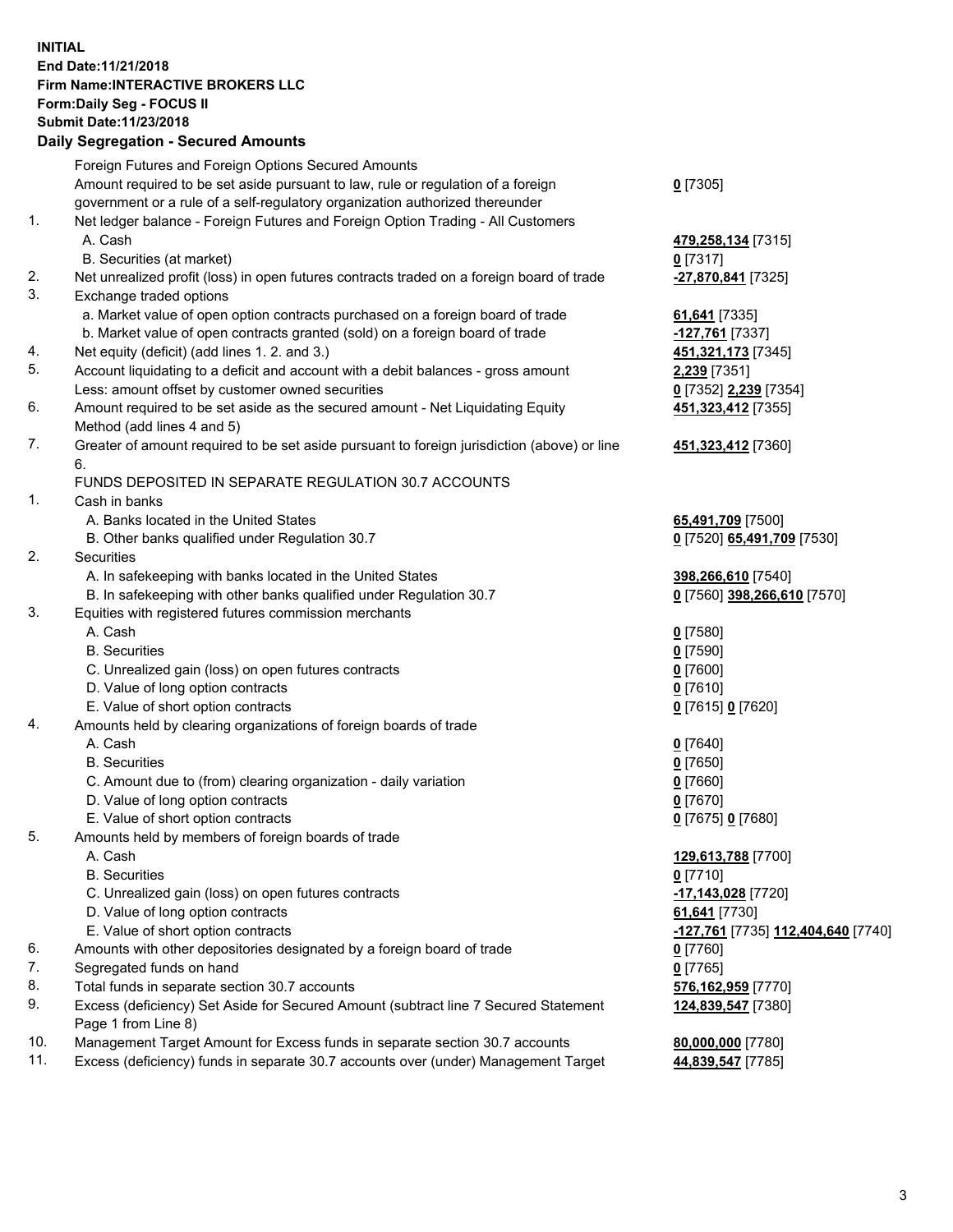**INITIAL End Date:11/21/2018 Firm Name:INTERACTIVE BROKERS LLC Form:Daily Seg - FOCUS II Submit Date:11/23/2018 Daily Segregation - Segregation Statement** SEGREGATION REQUIREMENTS(Section 4d(2) of the CEAct) 1. Net ledger balance A. Cash **4,015,556,714** [7010] B. Securities (at market) **0** [7020] 2. Net unrealized profit (loss) in open futures contracts traded on a contract market **-88,306,388** [7030] 3. Exchange traded options A. Add market value of open option contracts purchased on a contract market **455,230,235** [7032] B. Deduct market value of open option contracts granted (sold) on a contract market **-566,658,817** [7033] 4. Net equity (deficit) (add lines 1, 2 and 3) **3,815,821,744** [7040] 5. Accounts liquidating to a deficit and accounts with debit balances - gross amount **1,936,963** [7045] Less: amount offset by customer securities **0** [7047] **1,936,963** [7050] 6. Amount required to be segregated (add lines 4 and 5) **3,817,758,707** [7060] FUNDS IN SEGREGATED ACCOUNTS 7. Deposited in segregated funds bank accounts A. Cash **445,784,647** [7070] B. Securities representing investments of customers' funds (at market) **2,244,268,000** [7080] C. Securities held for particular customers or option customers in lieu of cash (at market) **0** [7090] 8. Margins on deposit with derivatives clearing organizations of contract markets A. Cash **9,658,402** [7100] B. Securities representing investments of customers' funds (at market) **1,451,440,364** [7110] C. Securities held for particular customers or option customers in lieu of cash (at market) **0** [7120] 9. Net settlement from (to) derivatives clearing organizations of contract markets **-15,846,215** [7130] 10. Exchange traded options A. Value of open long option contracts **455,641,534** [7132] B. Value of open short option contracts **-567,069,135** [7133] 11. Net equities with other FCMs A. Net liquidating equity **0** [7140] B. Securities representing investments of customers' funds (at market) **0** [7160] C. Securities held for particular customers or option customers in lieu of cash (at market) **0** [7170] 12. Segregated funds on hand **0** [7150] 13. Total amount in segregation (add lines 7 through 12) **4,023,877,597** [7180] 14. Excess (deficiency) funds in segregation (subtract line 6 from line 13) **206,118,890** [7190] 15. Management Target Amount for Excess funds in segregation **155,000,000** [7194] **51,118,890** [7198]

16. Excess (deficiency) funds in segregation over (under) Management Target Amount Excess